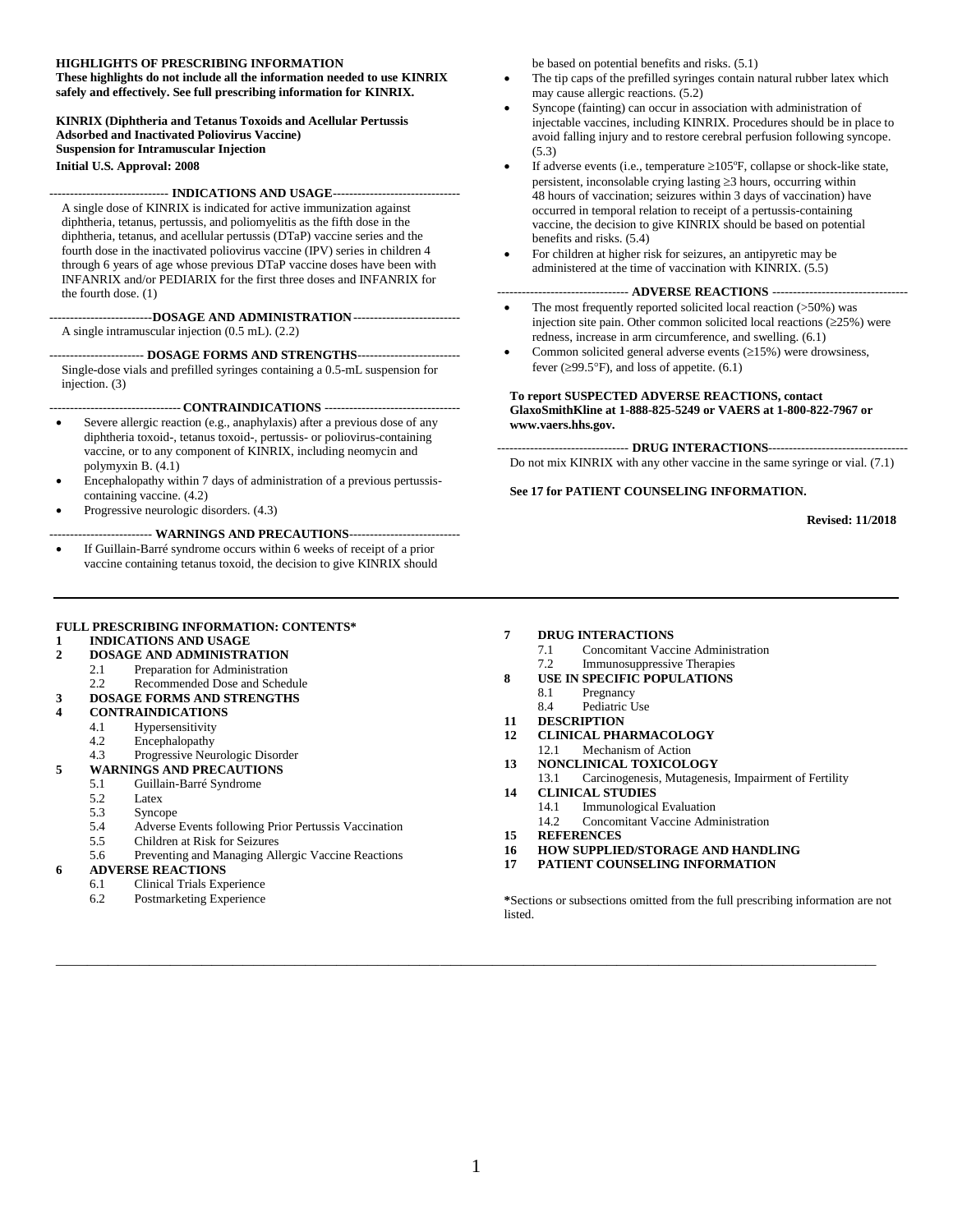# <span id="page-1-0"></span>**FULL PRESCRIBING INFORMATION**

## **1 INDICATIONS AND USAGE**

A single dose of KINRIX is indicated for active immunization against diphtheria, tetanus, pertussis, and poliomyelitis as the fifth dose in the diphtheria, tetanus, and acellular pertussis (DTaP) vaccine series and the fourth dose in the inactivated poliovirus vaccine (IPV) series in children aged 4 through 6 years whose previous DTaP vaccine doses have been with INFANRIX (Diphtheria and Tetanus Toxoids and Acellular Pertussis Vaccine Adsorbed) and/or PEDIARIX [Diphtheria and Tetanus Toxoids and Acellular Pertussis Adsorbed, Hepatitis B (Recombinant) and Inactivated Poliovirus Vaccine] for the first 3 doses and INFANRIX for the fourth dose.

# <span id="page-1-1"></span>**2 DOSAGE AND ADMINISTRATION**

## <span id="page-1-2"></span>**2.1 Preparation for Administration**

Shake vigorously to obtain a homogeneous, turbid, white suspension. Do not use if resuspension does not occur with vigorous shaking. Parenteral drug products should be inspected visually for particulate matter and discoloration prior to administration, whenever solution and container permit. If either of these conditions exists, the vaccine should not be administered.

For the prefilled syringes, attach a sterile needle and administer intramuscularly.

For the vials, use a sterile needle and sterile syringe to withdraw the 0.5-mL dose and administer intramuscularly. Changing needles between drawing vaccine from a vial and injecting it into a recipient is not necessary unless the needle has been damaged or contaminated. Use a separate sterile needle and syringe for each individual.

Do not administer this product intravenously, intradermally, or subcutaneously.

## <span id="page-1-3"></span>**2.2 Recommended Dose and Schedule**

KINRIX is to be administered as a 0.5-mL dose by intramuscular injection. The preferred site of administration is the deltoid muscle of the upper arm.

KINRIX may be used for the fifth dose in the DTaP immunization series and the fourth dose in the IPV immunization series in children aged 4 through 6 years (prior to the seventh birthday) whose previous DTaP vaccine doses have been with INFANRIX and/or PEDIARIX for the first 3 doses and INFANRIX for the fourth dose *[see Indications and Usage (1)]*.

## <span id="page-1-4"></span>**3 DOSAGE FORMS AND STRENGTHS**

KINRIX is a suspension for injection available in 0.5-mL single-dose vials and 0.5-mL singledose prefilled TIP-LOK syringes.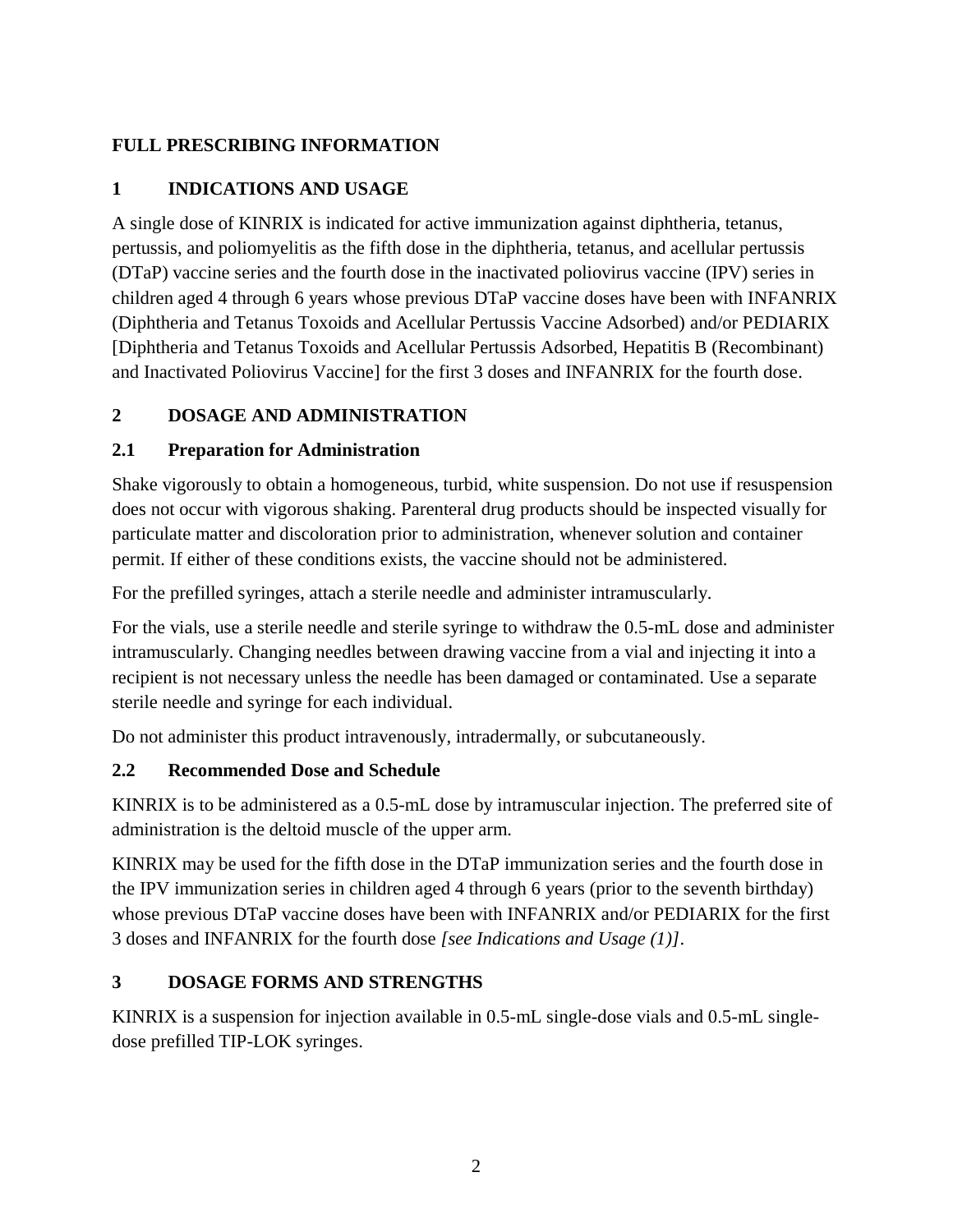## <span id="page-2-0"></span>**4 CONTRAINDICATIONS**

# <span id="page-2-1"></span>**4.1 Hypersensitivity**

Severe allergic reaction (e.g., anaphylaxis) after a previous dose of any diphtheria toxoid-, tetanus toxoid-, pertussis- or poliovirus-containing vaccine, or to any component of KINRIX, including neomycin and polymyxin B, is a contraindication to administration of KINRIX *[see Description (11)]*. Because of the uncertainty as to which component of the vaccine might be responsible, no further vaccination with any of these components should be given. Alternatively, such individuals may be referred to an allergist for evaluation if immunization with any of these components is considered.

## <span id="page-2-2"></span>**4.2 Encephalopathy**

Encephalopathy (e.g., coma, decreased level of consciousness, prolonged seizures) within 7 days of administration of a previous dose of a pertussis-containing vaccine that is not attributable to another identifiable cause is a contraindication to administration of any pertussis-containing vaccine, including KINRIX.

# <span id="page-2-3"></span>**4.3 Progressive Neurologic Disorder**

Progressive neurologic disorder, including infantile spasms, uncontrolled epilepsy, or progressive encephalopathy, is a contraindication to administration of any pertussis-containing vaccine, including KINRIX. Pertussis vaccine should not be administered to individuals with such conditions until a treatment regimen has been established and the condition has stabilized.

# <span id="page-2-4"></span>**5 WARNINGS AND PRECAUTIONS**

# <span id="page-2-5"></span>**5.1 Guillain-Barré Syndrome**

If Guillain-Barré syndrome occurs within 6 weeks of receipt of a prior vaccine containing tetanus toxoid, the decision to give any tetanus toxoid-containing vaccine, including KINRIX, should be based on careful consideration of the potential benefits and possible risks. When a decision is made to withhold tetanus toxoid, other available vaccines should be given, as indicated.

## <span id="page-2-6"></span>**5.2 Latex**

The tip caps of the prefilled syringes contain natural rubber latex which may cause allergic reactions.

# <span id="page-2-7"></span>**5.3 Syncope**

Syncope (fainting) can occur in association with administration of injectable vaccines, including KINRIX. Syncope can be accompanied by transient neurological signs such as visual disturbance, paresthesia, and tonic-clonic limb movements. Procedures should be in place to avoid falling injury and to restore cerebral perfusion following syncope.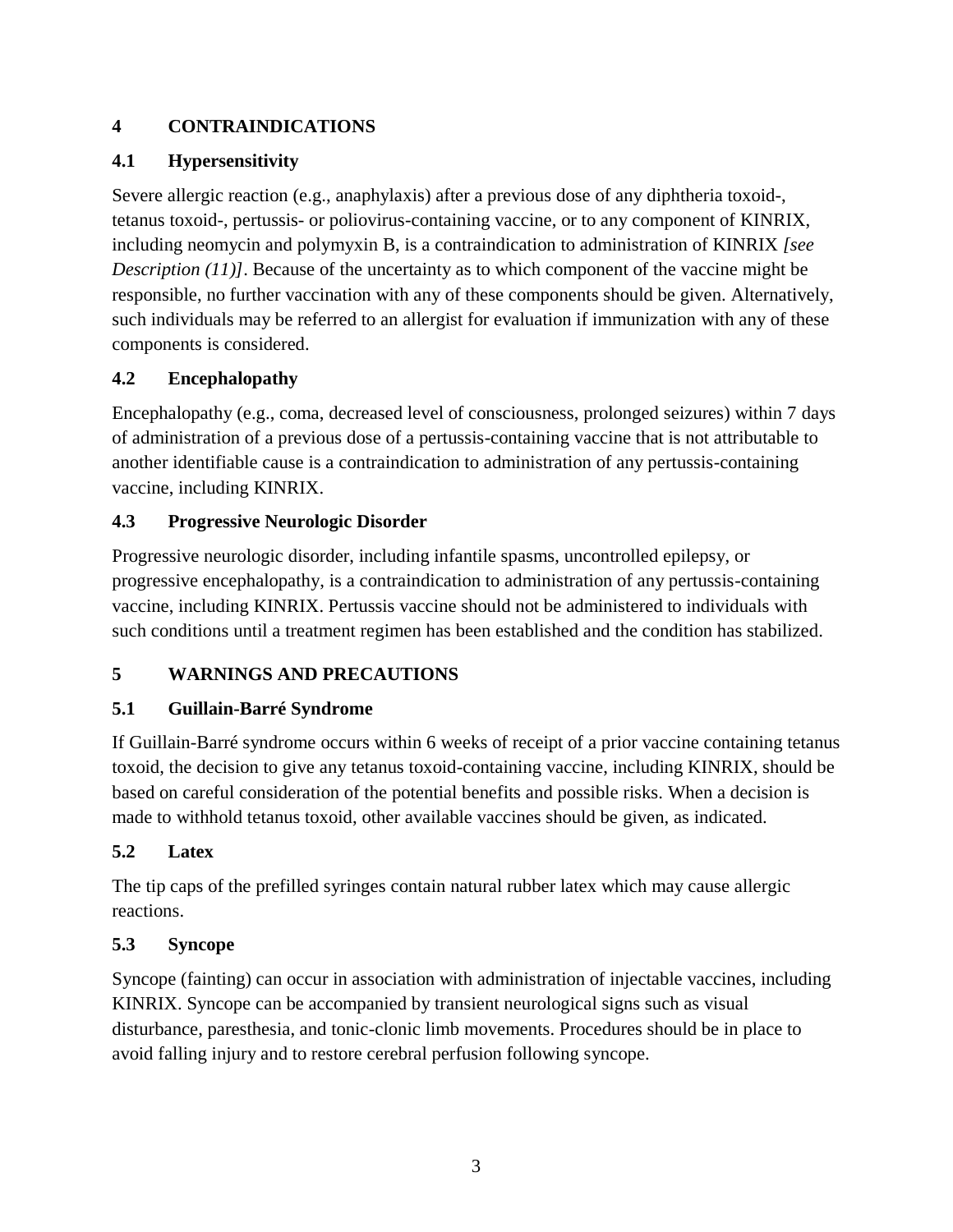## <span id="page-3-0"></span>**5.4 Adverse Events following Prior Pertussis Vaccination**

If any of the following events occur in temporal relation to receipt of a pertussis-containing vaccine, the decision to give any pertussis-containing vaccine, including KINRIX, should be based on careful consideration of the potential benefits and possible risks:

- Temperature of  $\geq 40.5$ °C (105°F) within 48 hours not due to another identifiable cause;
- Collapse or shock-like state (hypotonic-hyporesponsive episode) within 48 hours;
- Persistent, inconsolable crying lasting  $\geq 3$  hours, occurring within 48 hours;
- Seizures with or without fever occurring within 3 days.

When a decision is made to withhold pertussis vaccination, other available vaccines should be given, as indicated.

## <span id="page-3-1"></span>**5.5 Children at Risk for Seizures**

For children at higher risk for seizures than the general population, an appropriate antipyretic may be administered at the time of vaccination with a pertussis-containing vaccine, including KINRIX, and for the ensuing 24 hours to reduce the possibility of post-vaccination fever.

## <span id="page-3-2"></span>**5.6 Preventing and Managing Allergic Vaccine Reactions**

Prior to administration, the healthcare provider should review the patient's immunization history for possible vaccine sensitivity and previous vaccination-related adverse reactions to allow an assessment of benefits and risks. Epinephrine and other appropriate agents used for the control of immediate allergic reactions must be immediately available should an acute anaphylactic reaction occur.

## <span id="page-3-3"></span>**6 ADVERSE REACTIONS**

## <span id="page-3-4"></span>**6.1 Clinical Trials Experience**

Because clinical trials are conducted under widely varying conditions, adverse reaction rates observed in the clinical trials of a vaccine cannot be directly compared with rates in the clinical trials of another vaccine and may not reflect the rates observed in practice.

A total of 4,013 children were vaccinated with a single dose of KINRIX in 4 clinical trials. Of these, 381 children received a non-U.S. formulation of KINRIX (containing  $\leq 2.5$  mg 2-phenoxyethanol per dose as preservative).

The primary study (Study 048), conducted in the United States, was a randomized, controlled clinical trial in which children aged 4 to 6 years were vaccinated with KINRIX ( $n = 3,156$ ) or control vaccines (INFANRIX and IPOL vaccine [IPV, Sanofi Pasteur SA];  $n = 1,053$ ) as a fifth DTaP vaccine dose following 4 doses of INFANRIX and as a fourth IPV dose following 3 doses of IPOL. Subjects also received the second dose of U.S.-licensed measles, mumps, and rubella (MMR) vaccine (Merck  $& Co., Inc.$ ) administered concomitantly, at separate sites.

Data on adverse events were collected by parents/guardians using standardized forms for 4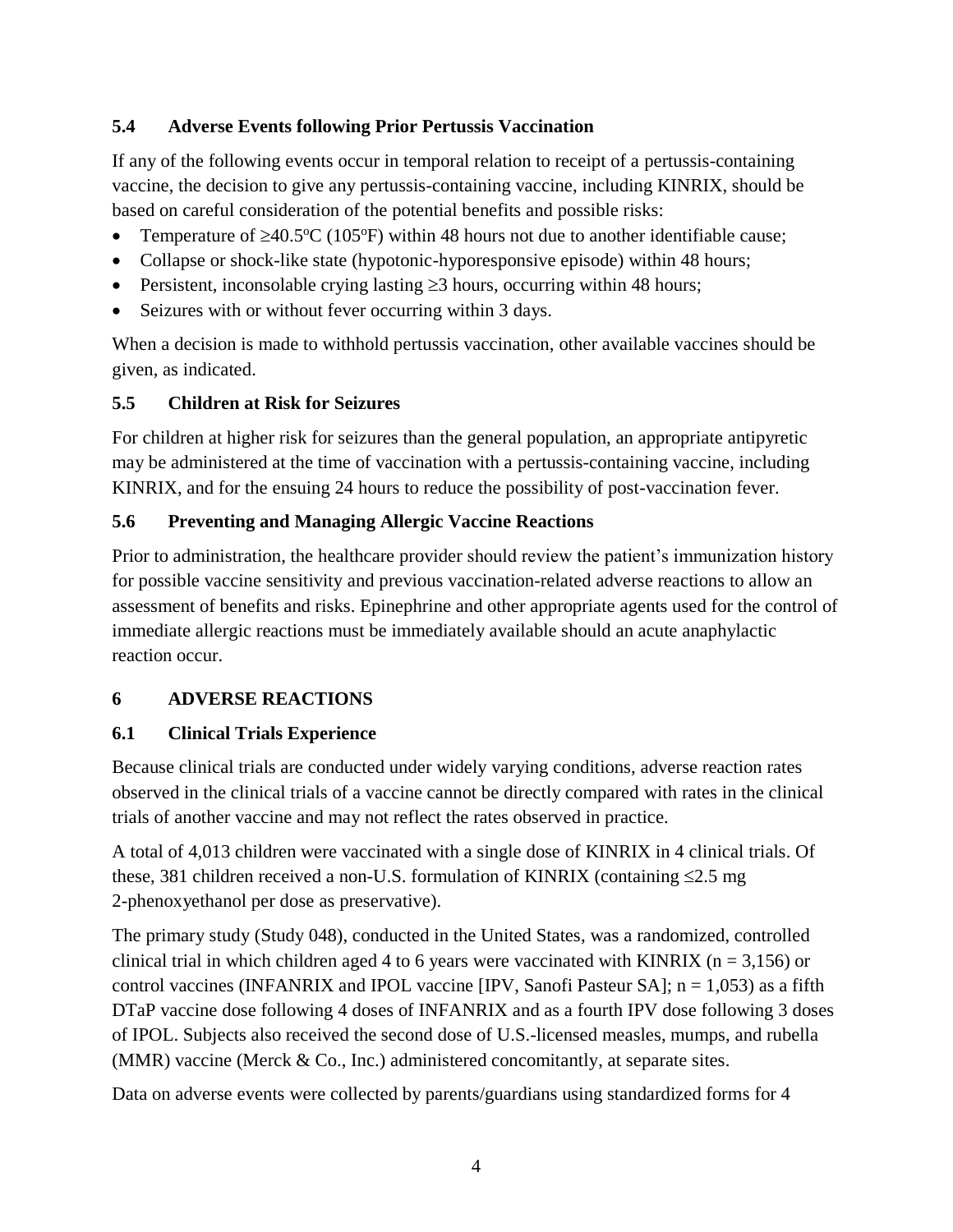consecutive days following vaccination with KINRIX or control vaccines (i.e., day of vaccination and the next 3 days). The reported frequencies of solicited local reactions and general adverse events in Study 048 are presented in Table 1.

In 3 studies (Studies 046, 047, and 048), children were monitored for unsolicited adverse events, including serious adverse events that occurred in the 31-day period following vaccination, and in 2 studies (Studies 047 and 048), parents/guardians were actively queried about changes in the child's health status, including the occurrence of serious adverse events, through 6 months postvaccination.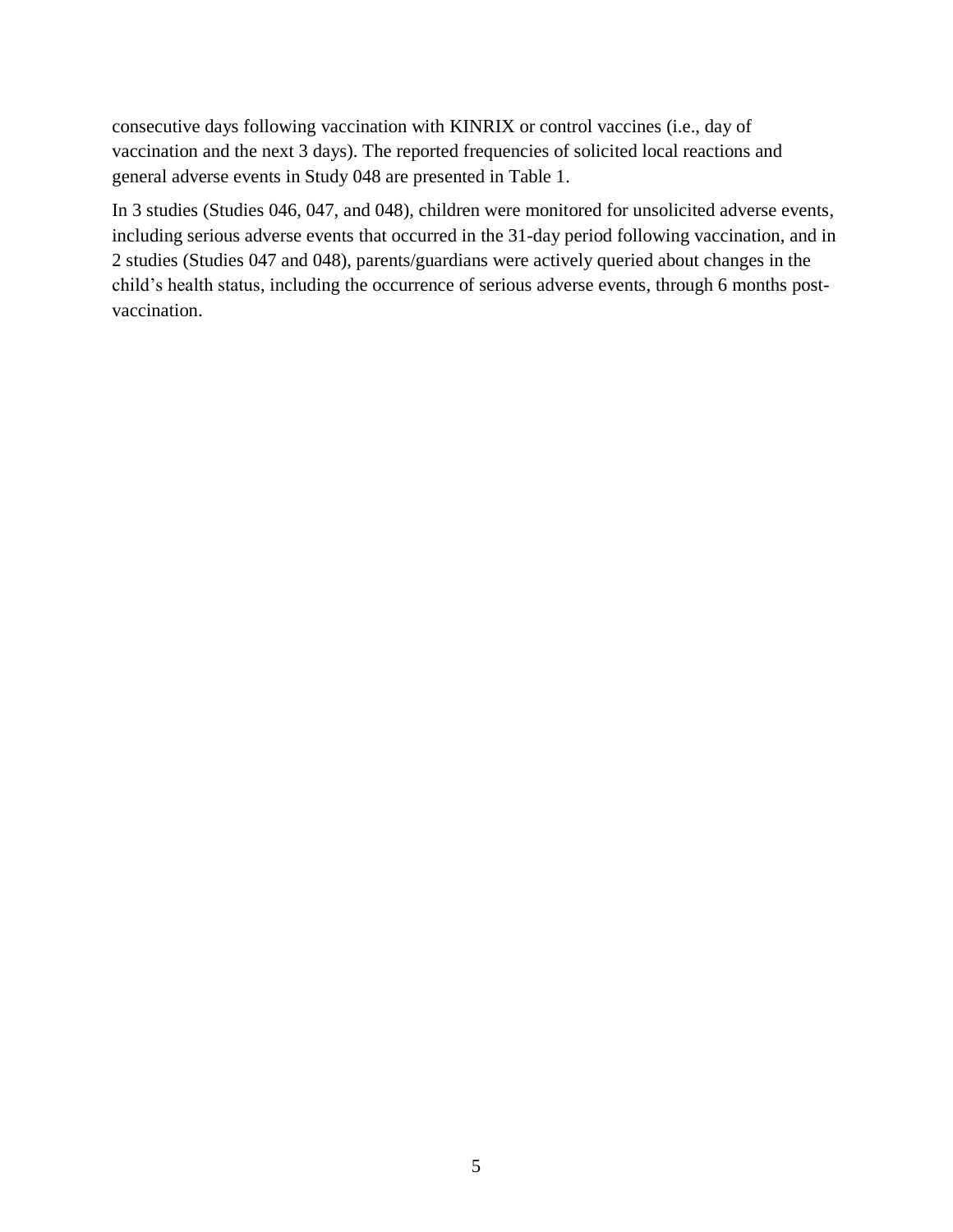**Table 1. Percentage of Children Aged 4 to 6 Years Reporting Solicited Local Reactions or General Adverse Events within 4 Days of Vaccination<sup>a</sup> with KINRIX or Separate Concomitant Administration of INFANRIX and IPV when Coadministered with MMR Vaccine (Study 048) (Total Vaccinated Cohort)**

|                                    | <b>KINRIX</b>       | $INFANKIX + IPv$  |
|------------------------------------|---------------------|-------------------|
| Local <sup>b</sup>                 | $n = 3,121-3,128$   | $n = 1,039-1,043$ |
| Pain, any                          | 57.0 <sup>c</sup>   | 53.3              |
| Pain, Grade 2 or 3 <sup>d</sup>    | 13.7                | 12.0              |
| Pain, Grade 3 <sup>d</sup>         | 1.6 <sup>c</sup>    | 0.6               |
| Redness, any                       | 36.6                | 36.6              |
| Redness, $\geq 50$ mm              | 17.6                | 20.0              |
| Redness, $\geq$ 110 mm             | 2.9                 | 4.1               |
| Arm circumference increase, any    | 36.0                | 37.8              |
| Arm circumference increase, >20 mm | 6.9                 | 7.4               |
| Arm circumference increase, >30 mm | 2.4                 | 3.2               |
| Swelling, any                      | 26.0                | 27.0              |
| Swelling, $\geq 50$ mm             | 10.2                | 11.5              |
| Swelling, $\geq 110$ mm            | 1.4                 | 1.8               |
| <b>General</b>                     | $n = 3,037 - 3,120$ | $n = 993-1,036$   |
| Drowsiness, any                    | 19.1                | 17.5              |
| Drowsiness, Grade 3 <sup>e</sup>   | 0.8                 | 0.8               |
| Fever, $\geq$ 99.5°F               | 16.0                | 14.8              |
| Fever, $>100.4$ °F                 | $6.5^{\circ}$       | 4.4               |
| Fever, $>102.2$ °F                 | 1.1                 | 1.1               |
| Fever, $>104$ °F                   | 0.1                 | 0.0               |
| Loss of appetite, any              | 15.5                | 16.0              |
| Loss of appetite, Grade $3f$       | 0.8                 | 0.6               |

IPV = Inactivated poliovirus vaccine (Sanofi Pasteur SA); MMR = Measles, mumps, and rubella vaccine (Merck & Co., Inc.).

Total Vaccinated Cohort = All vaccinated subjects for whom safety data were available.

 $n =$  Number of children with evaluable data for the events listed.

<sup>a</sup> Within 4 days of vaccination defined as day of vaccination and the next 3 days.

<sup>b</sup> Local reactions at the injection site for KINRIX or INFANRIX.

 $\textdegree$  Statistically higher than comparator group ( $P < 0.05$ ).

<sup>d</sup> Grade 2 defined as painful when the limb was moved; Grade 3 defined as preventing normal daily activities.

<sup>e</sup> Grade 3 defined as preventing normal daily activities.

<sup>f</sup> Grade 3 defined as not eating at all.

In Study 048, KINRIX was non-inferior to INFANRIX with regard to swelling that involved >50% of the injected upper arm length and that was associated with a >30 mm increase in mid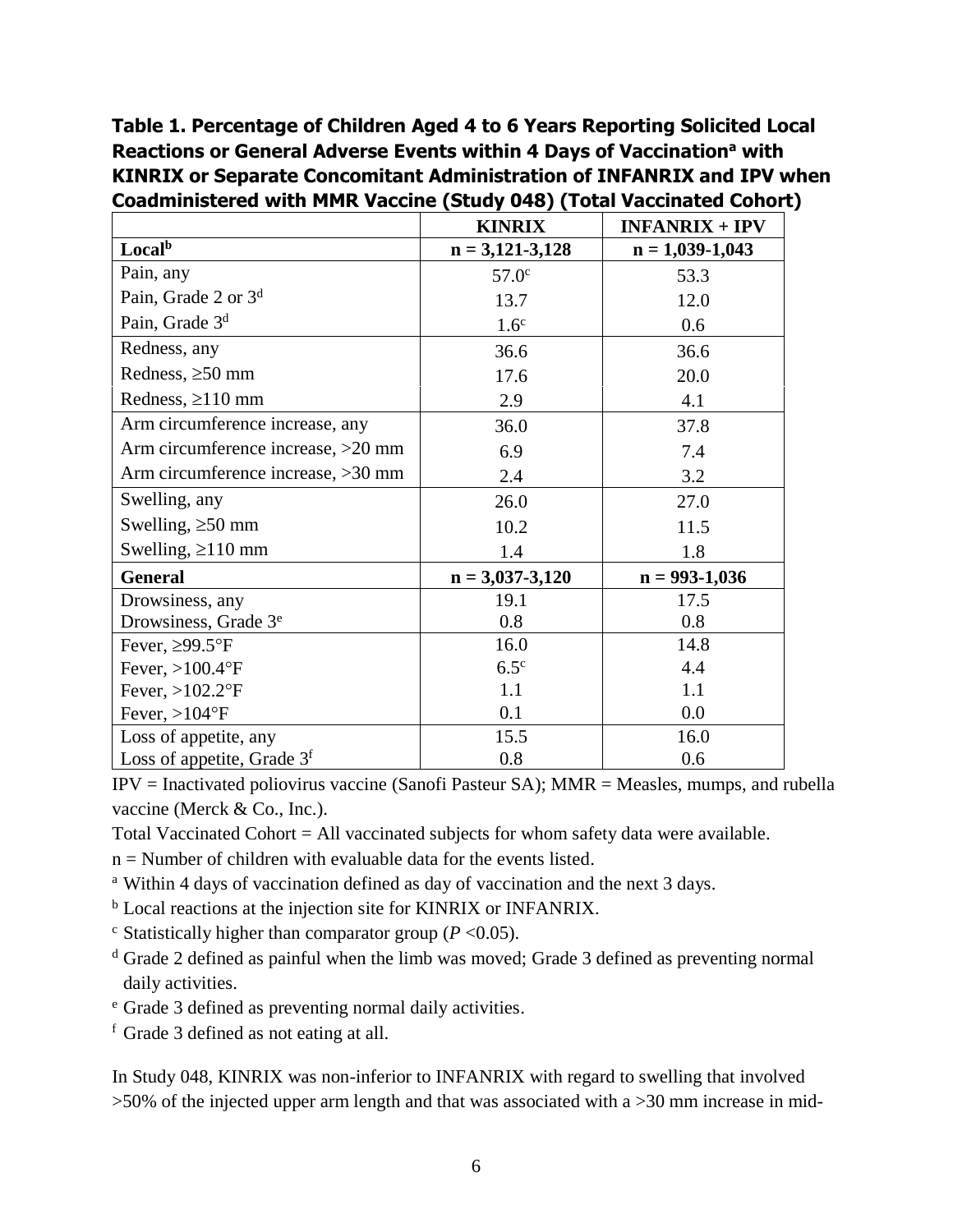upper arm circumference within 4 days following vaccination (upper limit of 2-sided 95% Confidence Interval for difference in percentage of KINRIX  $[0.6\%, n = 20]$  minus INFANRIX  $[1.0\%, n = 11] \leq 2\%$ ).

#### Serious Adverse Events

Within the 31-day period following study vaccination in 3 studies (Studies 046, 047, and 048) in which all subjects received concomitant MMR vaccine (U.S.-licensed MMR vaccine [Merck & Co., Inc.] in Studies 047 and 048, non—U.S.-licensed MMR vaccine in Study 046), 3 subjects (0.1% [3/3,537]) who received KINRIX reported serious adverse events (dehydration and hypernatremia; cerebrovascular accident; dehydration and gastroenteritis) and 4 subjects (0.3% [4/1,434]) who received INFANRIX and inactivated poliovirus vaccine (Sanofi Pasteur SA) reported serious adverse events (cellulitis, constipation, foreign body trauma, fever without identified etiology).

## <span id="page-6-0"></span>**6.2 Postmarketing Experience**

In addition to reports in clinical trials, the following adverse events, for which a causal relationship to components of KINRIX is plausible, have been reported since market introduction. Because these events are reported voluntarily from a population of uncertain size, it is not always possible to reliably estimate their frequency or establish a causal relationship to vaccination.

General Disorders and Administration Site Conditions

Injection site vesicles.

Nervous System Disorders

Syncope.

#### Skin and Subcutaneous Tissue Disorders

Pruritus.

Additional adverse events reported following postmarketing use of INFANRIX, for which a causal relationship to vaccination is plausible, are: Allergic reactions, including anaphylactoid reactions, anaphylaxis, angioedema, and urticaria; apnea; collapse or shock-like state (hypotonichyporesponsive episode); convulsions (with or without fever); lymphadenopathy; and thrombocytopenia.

## <span id="page-6-1"></span>**7 DRUG INTERACTIONS**

## <span id="page-6-2"></span>**7.1 Concomitant Vaccine Administration**

In U.S. clinical trials, KINRIX was administered concomitantly with the second dose of MMR vaccine (Merck & Co., Inc.); in one of these trials (Study 055), KINRIX was also administered concomitantly with varicella vaccine (Merck & Co., Inc.) *[see Clinical Studies (14.2)]*.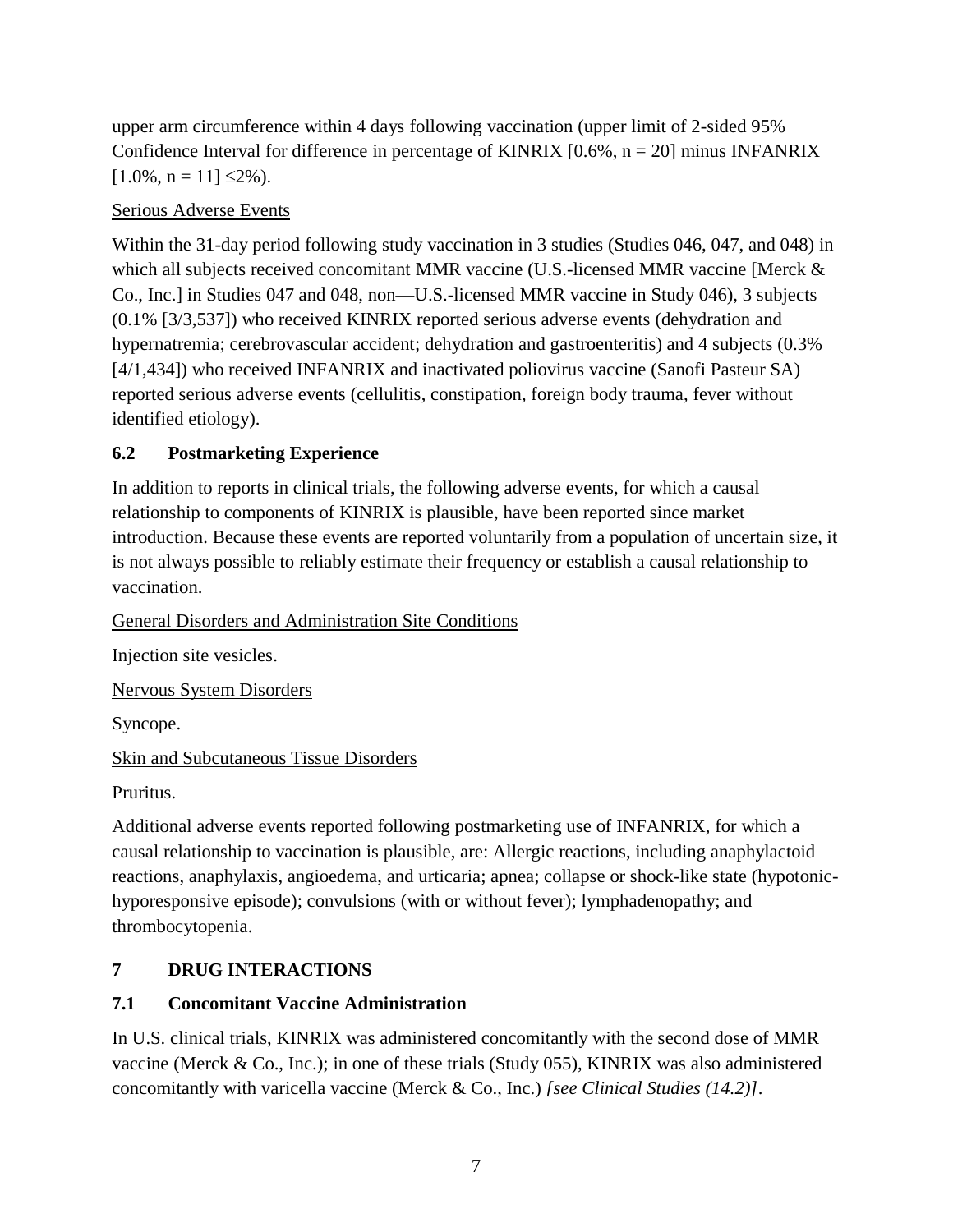When KINRIX is administered concomitantly with other injectable vaccines, they should be given with separate syringes. KINRIX should not be mixed with any other vaccine in the same syringe or vial.

## <span id="page-7-0"></span>**7.2 Immunosuppressive Therapies**

Immunosuppressive therapies, including irradiation, antimetabolites, alkylating agents, cytotoxic drugs, and corticosteroids (used in greater than physiologic doses), may reduce the immune response to KINRIX.

## <span id="page-7-1"></span>**8 USE IN SPECIFIC POPULATIONS**

#### <span id="page-7-2"></span>**8.1 Pregnancy**

Pregnancy Category C

Animal reproduction studies have not been conducted with KINRIX. It is also not known whether KINRIX can cause fetal harm when administered to a pregnant woman or can affect reproduction capacity.

#### <span id="page-7-3"></span>**8.4 Pediatric Use**

Safety and effectiveness of KINRIX in children younger than 4 years and children aged 7 to 16 years have not been evaluated. KINRIX is not approved for use in persons in these age groups.

## <span id="page-7-4"></span>**11 DESCRIPTION**

KINRIX (Diphtheria and Tetanus Toxoids and Acellular Pertussis Adsorbed and Inactivated Poliovirus Vaccine) is a noninfectious, sterile vaccine for intramuscular administration. Each 0.5-mL dose is formulated to contain 25 Lf of diphtheria toxoid, 10 Lf of tetanus toxoid, 25 mcg of inactivated pertussis toxin (PT), 25 mcg of filamentous hemagglutinin (FHA), 8 mcg of pertactin (69 kiloDalton outer membrane protein), 40 D-antigen Units (DU) of Type 1 poliovirus (Mahoney), 8 DU of Type 2 poliovirus (MEF-1), and 32 DU of Type 3 poliovirus (Saukett). The diphtheria, tetanus, and pertussis components of KINRIX are the same as those in INFANRIX and PEDIARIX and the poliovirus component is the same as that in PEDIARIX.

The diphtheria toxin is produced by growing *Corynebacterium diphtheriae (C. diphtheriae)* in Fenton medium containing a bovine extract. Tetanus toxin is produced by growing *Clostridium tetani (C. tetani)* in a modified Latham medium derived from bovine casein. The bovine materials used in these extracts are sourced from countries which the United States Department of Agriculture (USDA) has determined neither have nor are at risk of bovine spongiform encephalopathy (BSE). Both toxins are detoxified with formaldehyde, concentrated by ultrafiltration, and purified by precipitation, dialysis, and sterile filtration.

The acellular pertussis antigens (PT, FHA, and pertactin) are isolated from *Bordetella pertussis* (*B. pertussis)* culture grown in modified Stainer-Scholte liquid medium. PT and FHA are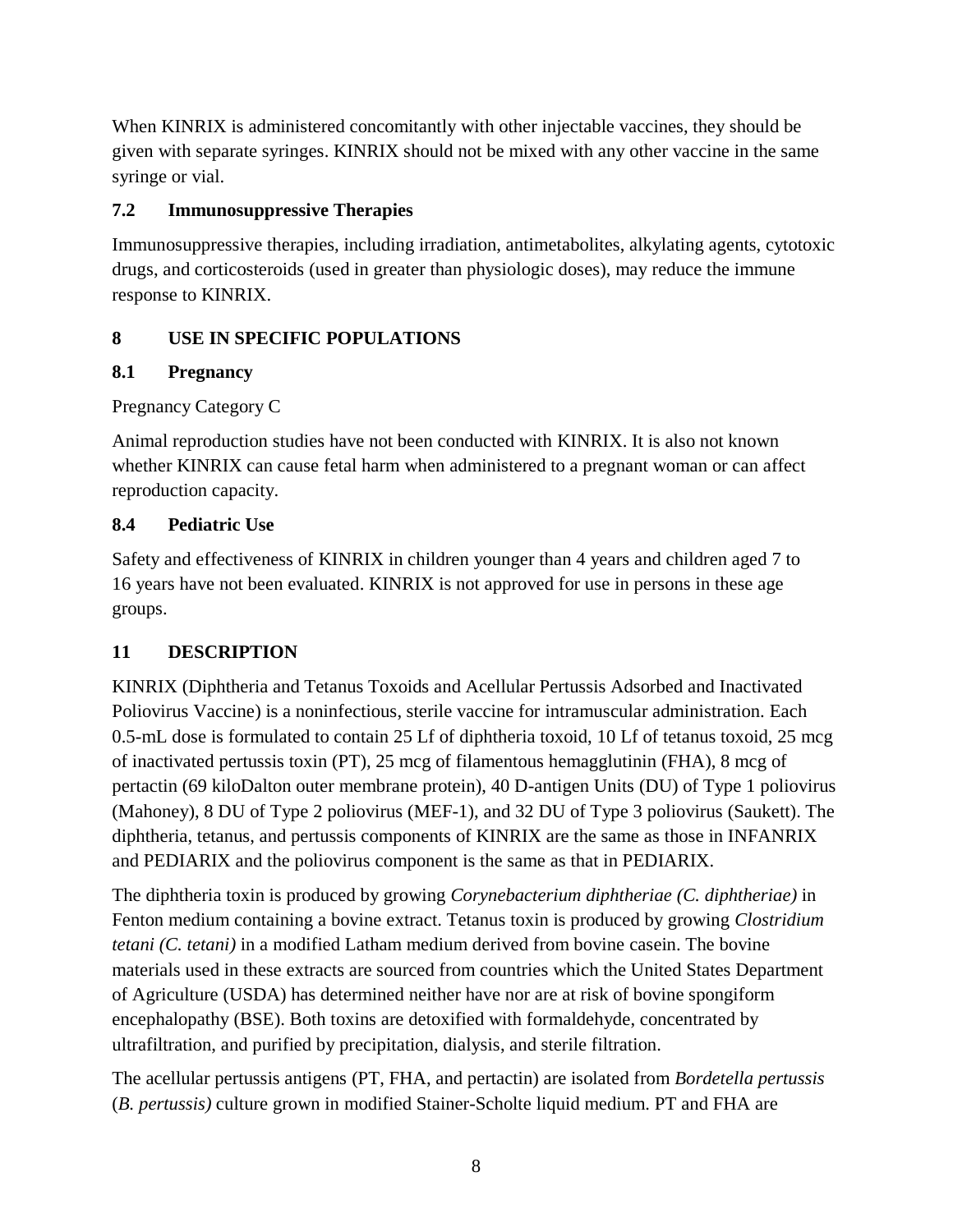isolated from the fermentation broth; pertactin is extracted from the cells by heat treatment and flocculation. The antigens are purified in successive chromatographic and precipitation steps. PT is detoxified using glutaraldehyde and formaldehyde. FHA and pertactin are treated with formaldehyde.

Diphtheria and tetanus toxoids and pertussis antigens (inactivated PT, FHA, and pertactin) are individually adsorbed onto aluminum hydroxide.

The inactivated poliovirus component of KINRIX is an enhanced potency component. Each of the 3 strains of poliovirus is individually grown in VERO cells, a continuous line of monkey kidney cells, cultivated on microcarriers. Calf serum and lactalbumin hydrolysate are used during VERO cell culture and/or virus culture. Calf serum is sourced from countries the USDA has determined neither have nor are at risk of BSE. After clarification, each viral suspension is purified by ultrafiltration, diafiltration, and successive chromatographic steps, and inactivated with formaldehyde. The 3 purified viral strains are then pooled to form a trivalent concentrate.

Diphtheria and tetanus toxoid potency is determined by measuring the amount of neutralizing antitoxin in previously immunized guinea pigs. The potency of the acellular pertussis components (inactivated PT, FHA, and pertactin) is determined by enzyme-linked immunosorbent assay (ELISA) on sera from previously immunized mice. The potency of the inactivated poliovirus component is determined by using the D-antigen ELISA and by a poliovirus-neutralizing cell culture assay on sera from previously immunized rats.

Each 0.5-mL dose contains aluminum hydroxide as adjuvant (not more than 0.6 mg aluminum by assay) and 4.5 mg of sodium chloride. Each dose also contains  $\leq 100$  mcg of residual formaldehyde and  $\leq 100$  mcg of polysorbate 80 (Tween 80). Neomycin sulfate and polymyxin B are used in the poliovirus vaccine manufacturing process and may be present in the final vaccine at  $\leq 0.05$  ng neomycin and  $\leq 0.01$  ng polymyxin B per dose.

The tip caps of the prefilled syringes contain natural rubber latex; the plungers are not made with natural rubber latex. The vial stoppers are not made with natural rubber latex.

<span id="page-8-0"></span>KINRIX does not contain a preservative.

## **12 CLINICAL PHARMACOLOGY**

## <span id="page-8-1"></span>**12.1 Mechanism of Action**

## **Diphtheria**

Diphtheria is an acute toxin-mediated infectious disease caused by toxigenic strains of *C. diphtheriae*. Protection against disease is due to the development of neutralizing antibodies to the diphtheria toxin. A serum diphtheria antitoxin level of 0.01 IU/mL is the lowest level giving some degree of protection; a level of 0.1 IU/mL is regarded as protective.<sup>1</sup>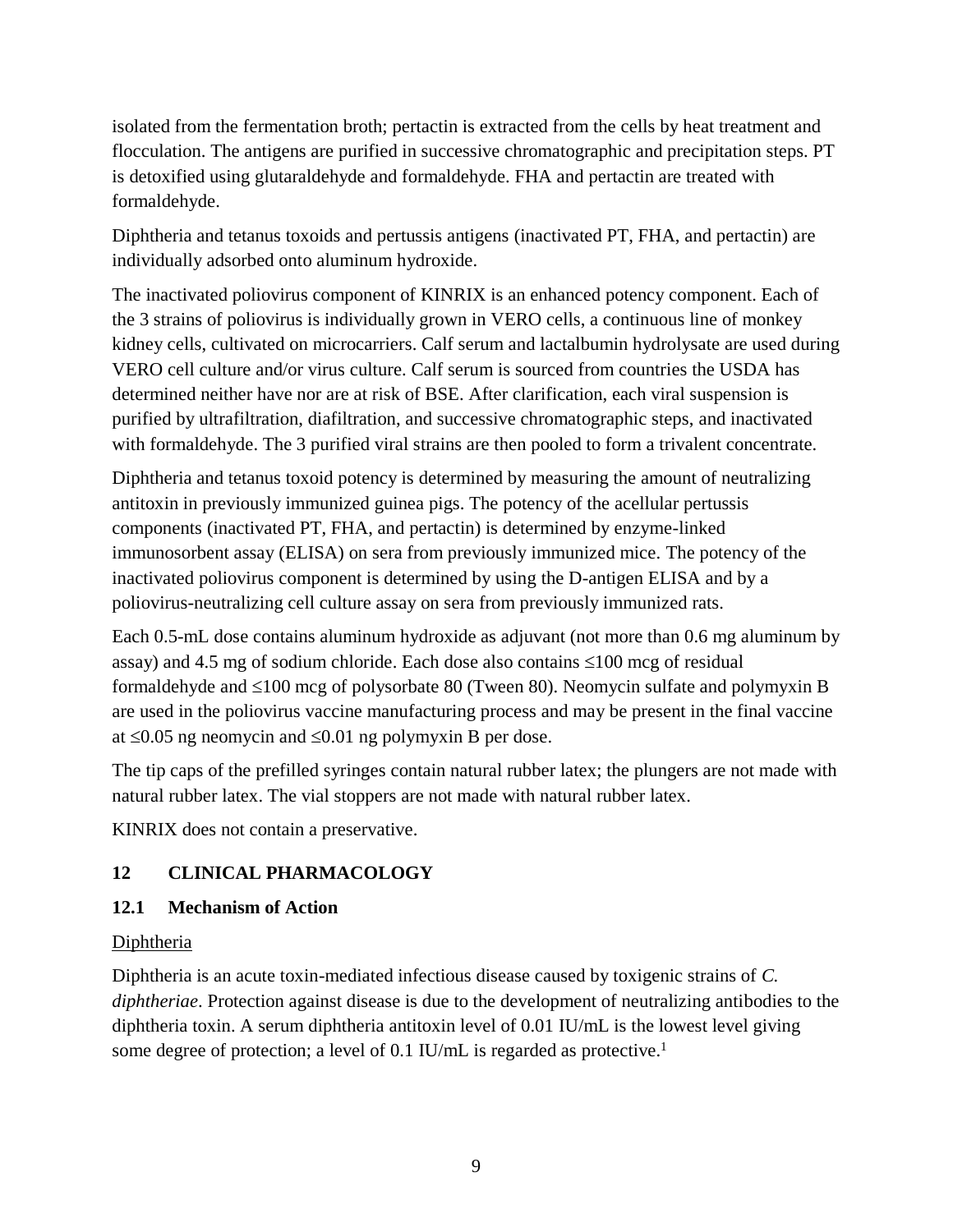## Tetanus

Tetanus is an acute toxin-mediated disease caused by a potent exotoxin released by *C. tetani*. Protection against disease is due to the development of neutralizing antibodies to the tetanus toxin. A serum tetanus antitoxin level of at least 0.01 IU/mL, measured by neutralization assays, is considered the minimum protective level.<sup>2,3</sup> A level of  $\geq 0.1$  IU/mL is considered protective.<sup>4</sup>

## Pertussis

Pertussis (whooping cough) is a disease of the respiratory tract caused by *B. pertussis*. The role of the different components produced by *B. pertussis* in either the pathogenesis of, or the immunity to, pertussis is not well understood. There is no well-established serological correlate of protection for pertussis. The efficacy of the pertussis component of KINRIX was determined in clinical trials of INFANRIX administered as a 3-dose series in infants (see INFANRIX prescribing information).

## Poliomyelitis

Poliovirus is an enterovirus that belongs to the picornavirus family. Three serotypes of poliovirus have been identified (Types 1, 2, and 3). Neutralizing antibodies against the 3 poliovirus serotypes are recognized as conferring protection against poliomyelitis disease.<sup>5</sup>

# <span id="page-9-0"></span>**13 NONCLINICAL TOXICOLOGY**

## <span id="page-9-1"></span>**13.1 Carcinogenesis, Mutagenesis, Impairment of Fertility**

KINRIX has not been evaluated for carcinogenic or mutagenic potential or for impairment of fertility.

## <span id="page-9-2"></span>**14 CLINICAL STUDIES**

## <span id="page-9-3"></span>**14.1 Immunological Evaluation**

In a U.S. multicenter study (Study 048), 4,209 children were randomized in a 3:1 ratio to receive either KINRIX or INFANRIX and IPV (Sanofi Pasteur SA) administered concomitantly at separate sites. Subjects also received MMR vaccine (Merck & Co., Inc.) administered concomitantly at a separate site. Subjects were children aged 4 through 6 years who previously received 4 doses of INFANRIX, 3 doses of IPV, and 1 dose of MMR vaccine. Among subjects in both vaccine groups combined, 49.6% were female; 45.6% of subjects were white, 18.8% Hispanic, 13.6% Asian, 7.0% black, and 15.0% were of other racial/ethnic groups.

Levels of antibodies to the diphtheria, tetanus, pertussis (PT, FHA, and pertactin), and poliovirus antigens were measured in sera obtained immediately prior to vaccination and 1 month (range: 31 to 48 days) after vaccination (Table 2). The co-primary immunogenicity endpoints were antidiphtheria toxoid, anti-tetanus toxoid, anti-PT, anti-FHA, and anti-pertactin booster responses, and anti-poliovirus Type 1, Type 2, and Type 3 geometric mean antibody titers (GMTs) 1 month after vaccination. KINRIX was shown to be non-inferior to INFANRIX and IPV administered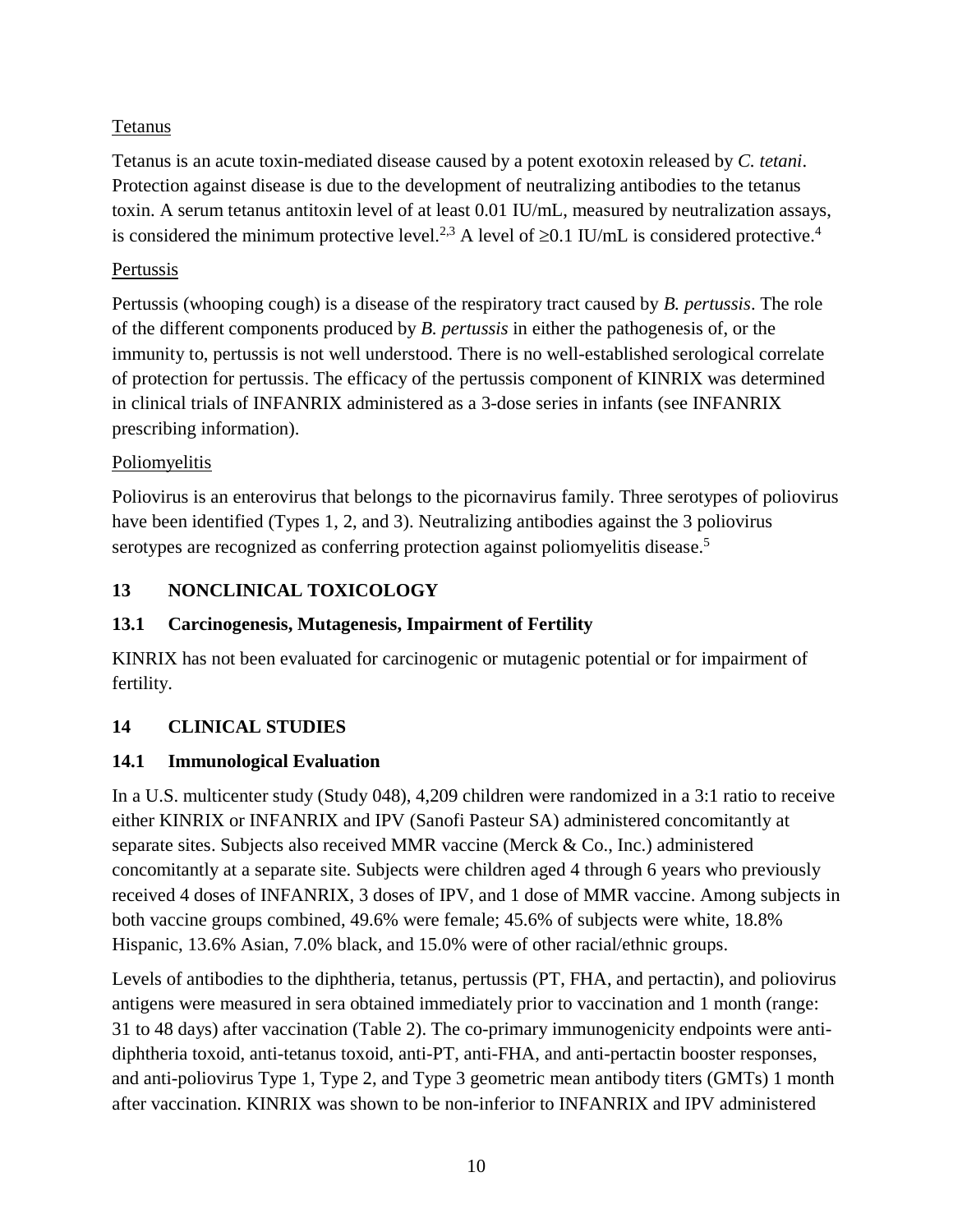separately, in terms of booster responses to DTaP antigens and post-vaccination GMTs for antipoliovirus antibodies (Table 2).

# **Table 2. Pre-Vaccination Antibody Levels and Post-Vaccination<sup>a</sup> Antibody Responses following KINRIX Compared with Separate Concomitant Administration of INFANRIX and IPV in Children Aged 4 to 6 Years when Coadministered with MMR Vaccine (Study 048) (ATP Cohort for Immunogenicity)**

|                                                           | <b>KINRIX</b>                         | $INFANRIX + IPV$         |
|-----------------------------------------------------------|---------------------------------------|--------------------------|
|                                                           | $n = 787 - 851$                       | $n = 237 - 262$          |
| Anti-diphtheria Toxoid                                    |                                       |                          |
| Pre-vaccination % $\geq 0.1$ IU/mL (95% CI) <sup>b</sup>  | 87.7 (85.3, 89.9)                     | 85.5 (80.6, 89.5)        |
| Post-vaccination % $\geq 0.1$ IU/mL (95% CI) <sup>b</sup> | 100 (99.6, 100)                       | 100 (98.6, 100)          |
| % Booster Response (95% CI) <sup>c</sup>                  | 99.5 (98.8, 99.9) <sup>d</sup>        | 100 (98.6, 100)          |
| <b>Anti-tetanus Toxoid</b>                                |                                       |                          |
| Pre-vaccination % $\geq 0.1$ IU/mL (95% CI) <sup>b</sup>  | 87.8 (85.4, 90.0)                     | 88.2 (83.6, 91.8)        |
| Post-vaccination % $\geq 0.1$ IU/mL (95% CI) <sup>b</sup> | 100(99.6, 100)                        | 100(98.6, 100)           |
| % Booster Response (95% CI) <sup>c</sup>                  | $96.7(95.2, 97.8)^d$                  | 93.9 (90.2, 96.5)        |
| <b>Anti-PT</b>                                            |                                       |                          |
| % Booster Response (95% CI) <sup>e</sup>                  | $92.2 (90.2, 94.0)$ <sup>d</sup>      | 92.6 (88.7, 95.5)        |
| <b>Anti-FHA</b>                                           |                                       |                          |
| % Booster Response (95% CI) <sup>e</sup>                  | $95.4 (93.7, 96.7)^d$                 | 96.2 (93.1, 98.1)        |
| Anti-pertactin                                            |                                       |                          |
| % Booster Response (95% CI) <sup>e</sup>                  | $97.8 (96.5, 98.6)^d$                 | 96.9 (94.1, 98.7)        |
| <b>Anti-poliovirus 1</b>                                  |                                       |                          |
| Pre-vaccination % $\geq$ 1:8 (95% CI) <sup>b</sup>        | 88.3 (85.9, 90.4)                     | 85.1 (80.1, 89.2)        |
| Post-vaccination % $\geq$ 1:8 (95% CI) <sup>b</sup>       | 99.9 (99.3, 100)                      | 100(98.5, 100)           |
| Post-vaccination GMT (95% CI)                             | $2,127$ $(1,976, 2,290)$ <sup>f</sup> | $1,685$ $(1,475, 1,925)$ |
| <b>Anti-poliovirus 2</b>                                  |                                       |                          |
| Pre-vaccination % $\geq$ 1:8 (95% CI) <sup>b</sup>        | 91.8 (89.7, 93.6)                     | 87.0 (82.3, 90.8)        |
| Post-vaccination % $\geq$ 1:8 (95% CI) <sup>b</sup>       | 100 (99.6, 100)                       | 100(98.5, 100)           |
| Post-vaccination GMT (95% CI)                             | $2,265$ $(2,114, 2,427)$ <sup>f</sup> | 1,818 (1,606, 2,057)     |
| Anti-poliovirus 3                                         |                                       |                          |
| Pre-vaccination % $\geq$ 1:8 (95% CI) <sup>b</sup>        | 84.7 (82.0, 87.0)                     | 85.0 (80.1, 89.1)        |
| Post-vaccination % $\geq$ 1:8 (95% CI) <sup>b</sup>       | 100 (99.5, 100)                       | 100(98.5, 100)           |
| Post-vaccination GMT (95% CI)                             | $3,588$ $(3,345, 3,849)$ <sup>f</sup> | 3,365 (2,961, 3,824)     |

 $ATP = According-to-protocol$ ;  $CI = Confidence Interval$ ;  $GMT = Geometric mean antibody$  titer; IPV = Inactivated poliovirus vaccine (Sanofi Pasteur SA); MMR = Measles, mumps, and rubella vaccine (Merck & Co., Inc.).

 $n =$  Number of subjects with available results.

<sup>a</sup> One-month blood sampling, range 31 to 48 days.

<sup>b</sup> Seroprotection defined as anti-diphtheria toxoid and anti-tetanus toxoid antibody concentrations  $\geq 0.1$  IU/mL by ELISA and as anti-poliovirus Type 1, Type 2, and Type 3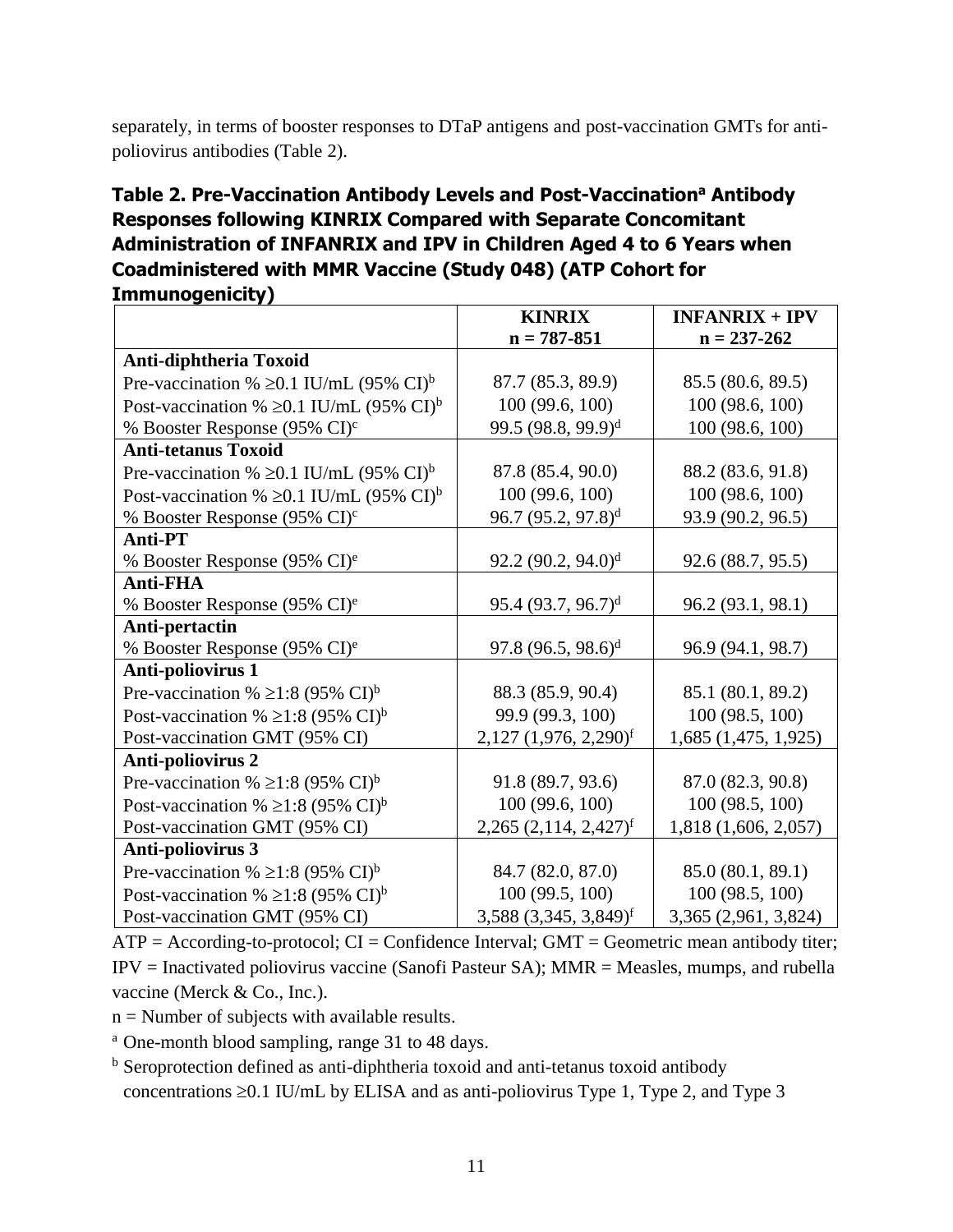antibody titer  $\geq 1:8$  by micro-neutralization assay for poliovirus.

- $\epsilon$  Booster response: In subjects with pre-vaccination <0.1 IU/mL, post-vaccination concentration  $\geq 0.4$  IU/mL. In subjects with pre-vaccination concentration  $\geq 0.1$  IU/mL, an increase of at least 4 times the pre-vaccination concentration.
- $d$  KINRIX was non-inferior to INFANRIX + IPV based on booster response rates (upper limit of 2-sided 95% CI on the difference of INFANRIX + IPV minus KINRIX  $\leq 10\%$ ).
- <sup>e</sup> Booster response: In subjects with pre-vaccination <5 EL.U./mL, post-vaccination concentration  $\geq$  20 EL.U./mL. In subjects with pre-vaccination  $\geq$  5 EL.U./mL and <20 EL.U./mL, an increase of at least 4 times the pre-vaccination concentration. In subjects with pre-vaccination  $\geq$  20 EL.U./mL, an increase of at least 2 times the pre-vaccination concentration.
- $f$  KINRIX was non-inferior to INFANRIX + IPV based on post-vaccination anti-poliovirus antibody GMTs adjusted for baseline titer (upper limit of 2-sided 95% CI for the GMT ratio  $[INFANKIX + IPV:KINRIX] \leq 1.5$ ).

## <span id="page-11-0"></span>**14.2 Concomitant Vaccine Administration**

In a U.S. study (Study 055) that enrolled children aged 4 to 6 years, KINRIX was administered concomitantly at separate sites with MMR vaccine (Merck & Co., Inc.) (n = 237) or with MMR vaccine and varicella vaccine (Merck & Co., Inc.) ( $n = 239$ ). Immune responses to the antigens contained in KINRIX were measured approximately 1 month (28 to 48 days) after vaccination. Booster responses to diphtheria, tetanus, and pertussis antigens and GMTs for poliovirus (Type 1, 2, and 3) after the receipt of KINRIX administered concomitantly with MMR vaccine and varicella vaccine were non-inferior to immune responses following concomitant administration of KINRIX administered with MMR vaccine.

## <span id="page-11-1"></span>**15 REFERENCES**

- 1. Vitek CR and Wharton M. Diphtheria Toxoid. In: Plotkin SA, Orenstein WA, and Offit PA, eds. *Vaccines*. 5th ed. Saunders; 2008:139-156.
- 2. Wassilak SGF, Roper MH, Kretsinger K, and Orenstein WA. Tetanus Toxoid. In: Plotkin SA, Orenstein WA, and Offit PA, eds. *Vaccines*. 5th ed. Saunders; 2008:805-839.
- 3. Department of Health and Human Services, Food and Drug Administration. Biological products; Bacterial vaccines and toxoids; Implementation of efficacy review; Proposed rule. *Federal Register* December 13, 1985;50(240):51002-51117.
- 4. Centers for Disease Control and Prevention. General Recommendations on Immunization. Recommendations of the Advisory Committee on Immunization Practices (ACIP). *MMWR.* 2006;55(RR-15):1-48.
- 5. Sutter RW, Pallansch MA, Sawyer LA, et al. Defining surrogate serologic tests with respect to predicting protective vaccine efficacy: Poliovirus vaccination. In: Williams JC, Goldenthal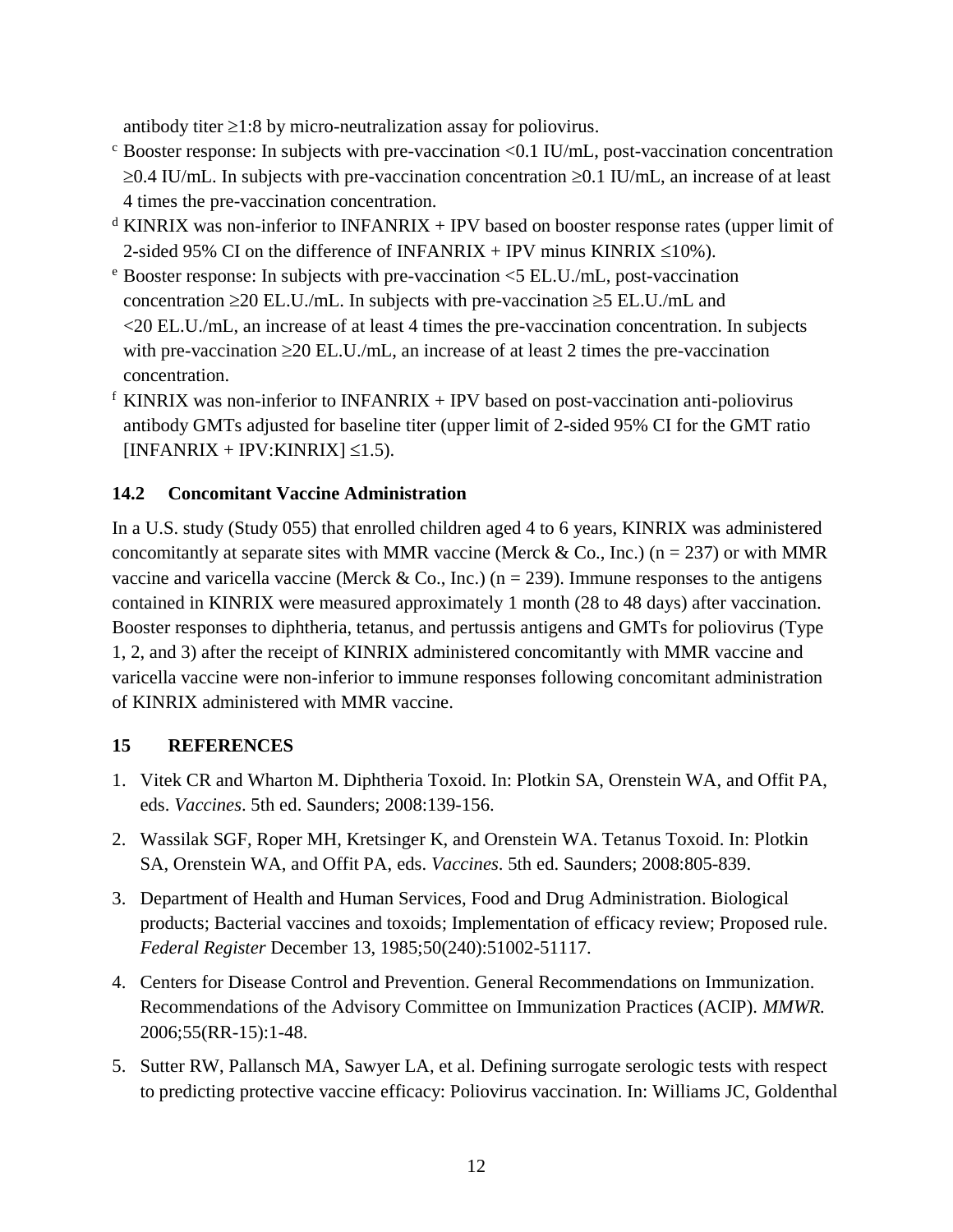KL, Burns DL, Lewis Jr BP, eds. Combined vaccines and simultaneous administration. Current issues and perspectives. New York, NY: The New York Academy of Sciences; 1995:289-299.

## <span id="page-12-0"></span>**16 HOW SUPPLIED/STORAGE AND HANDLING**

KINRIX is available in 0.5-mL single-dose vials and 0.5-mL single-dose, disposable, prefilled TIP-LOK syringes (packaged without needles):

NDC 58160-812-01 Vial in Package of 10: NDC 58160-812-11

NDC 58160-812-43 Syringe in Package of 10: NDC 58160-812-52

Store refrigerated between  $2^{\circ}$  and  $8^{\circ}C$  (36° and 46°F). Do not freeze. Discard if the vaccine has been frozen.

# <span id="page-12-1"></span>**17 PATIENT COUNSELING INFORMATION**

Parents or guardians should be:

- informed of the potential benefits and risks of immunization with KINRIX.
- informed about the potential for adverse reactions that have been temporally associated with administration of KINRIX or other vaccines containing similar components.
- given the Vaccine Information Statements, which are required by the National Childhood Vaccine Injury Act of 1986 to be given prior to immunization. These materials are available free of charge at the Centers for Disease Control and Prevention (CDC) website (www.cdc.gov/vaccines).

INFANRIX, KINRIX, PEDIARIX, and TIP-LOK are trademarks owned by or licensed to the GSK group of companies. The other brand listed is a trademark owned by or licensed to its respective owner and is not owned by or licensed to the GSK group of companies. The maker of this brand is not affiliated with and does not endorse the GSK group of companies or its products.



Manufactured by **GlaxoSmithKline Biologicals** Rixensart, Belgium, U.S. License 1617, and **GSK Vaccines GmbH** Marburg, Germany, U.S. License 1617